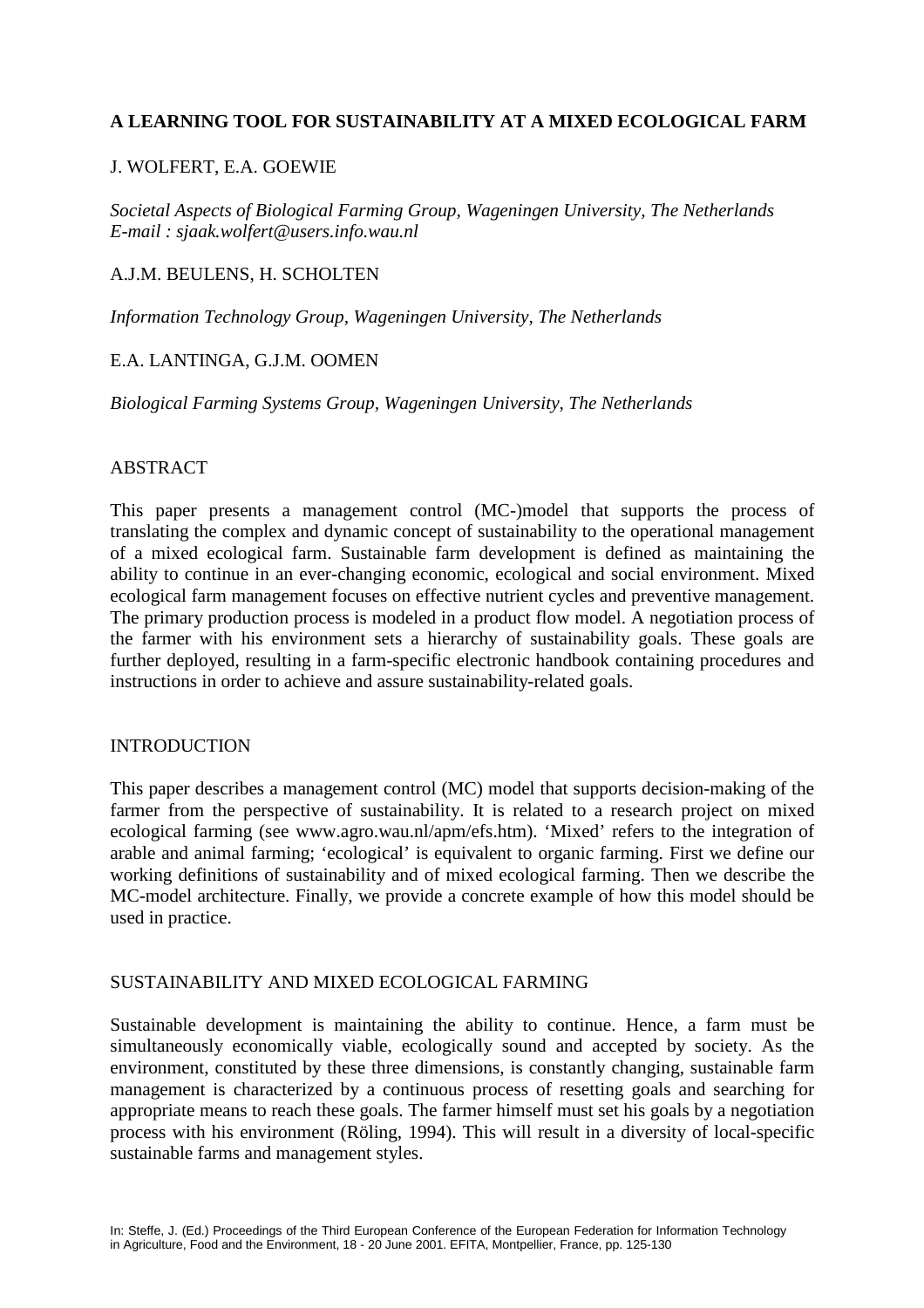Mixed ecological farming is widespread regarded as a promising variant for sustainability. Nevertheless it can still be further developed. Lampkin (1993) provides some key characteristics for ecological farm management. In summary, it is based on self-regulating properties that keep the effect of disturbances within acceptable boundaries. Hence, management should focus on establishment and maintenance of 1) *effective nutrient cycles* in time and space and 2) *preventive mechanisms* for pests, diseases and quality.

In conclusion, sustainable and mixed ecological farm management is complex, dynamic and knowledge-intensive. There is not a singular static goal where the system can be optimized for. In that case management is characterized by a heuristic problem solving process (Simon, 1997). The challenge for agricultural research is how this can be improved and supported.

## MANAGEMENT CONTROL

The farm is viewed from a regulatory perspective. The farmer controls the production system consisting of primary processes. Control takes place based on information from an information system. The information system aggregates data derived from the production system and the environment. The environment is defined as the economic, social and ecological environment of the farm. The farmer makes decisions based on actual and historical data. Historical data allows the farmer to reflect on his own behavior so that he can obtain suggestions to improve his management.

Control can be seen as a form of problem solving. A problem can be defined as a discrepancy between a desired and actual state of the production system. If information to solve a problem is incomplete and no clear-cut method is at hand, we speak of *semi-structured problems*. In the opposite case, *structured problems* can be distinguished. These are connected with structured tasks. Structured tasks concern routine actions at the operational management level and can be typically included in handbooks. Decision support aims at conversion of semistructured tasks into structured tasks (Keen and Scott Morton, 1987).

A perceived problem can be solved by identifying goals and accompanying means that help to achieve this goal. However, these means in their turn can be regarded as goals and so on. In this way, a whole hierarchy of goals and means can be established. It depends on the context whether a mean is a goal or a goal is a mean. In semi-structured problem situations, identifying goals and means is related with values. For example, a dairy farmer sets a certain target on his economic return. An obvious mean is milk production of the cowherd that in its turn can be set as a goal. This goal can be reached by a combination of several means. One farmer will focus on the production per cow, another on fodder production and a third one on efficient use of machinery. Thus, several styles of farming can be distinguished, which are determined by the normative behavior of the farmer.

Based on these prerequisites, the MC-model must be generic, accounting for different farms and styles. Besides, it must be flexible because goals and means will be regularly reset.

### THE MC-MODEL ARCHITECTURE

The MC-model consists of three subcomponents: 1) a model of the production system: the product flow model, 2) the sustainability goal hierarchy and 3) the information system that connects the first two components and performs the translation to the operational management. All three components are combined in a relational database. Several graphical user interfaces were developed to manipulate the database. The model components will be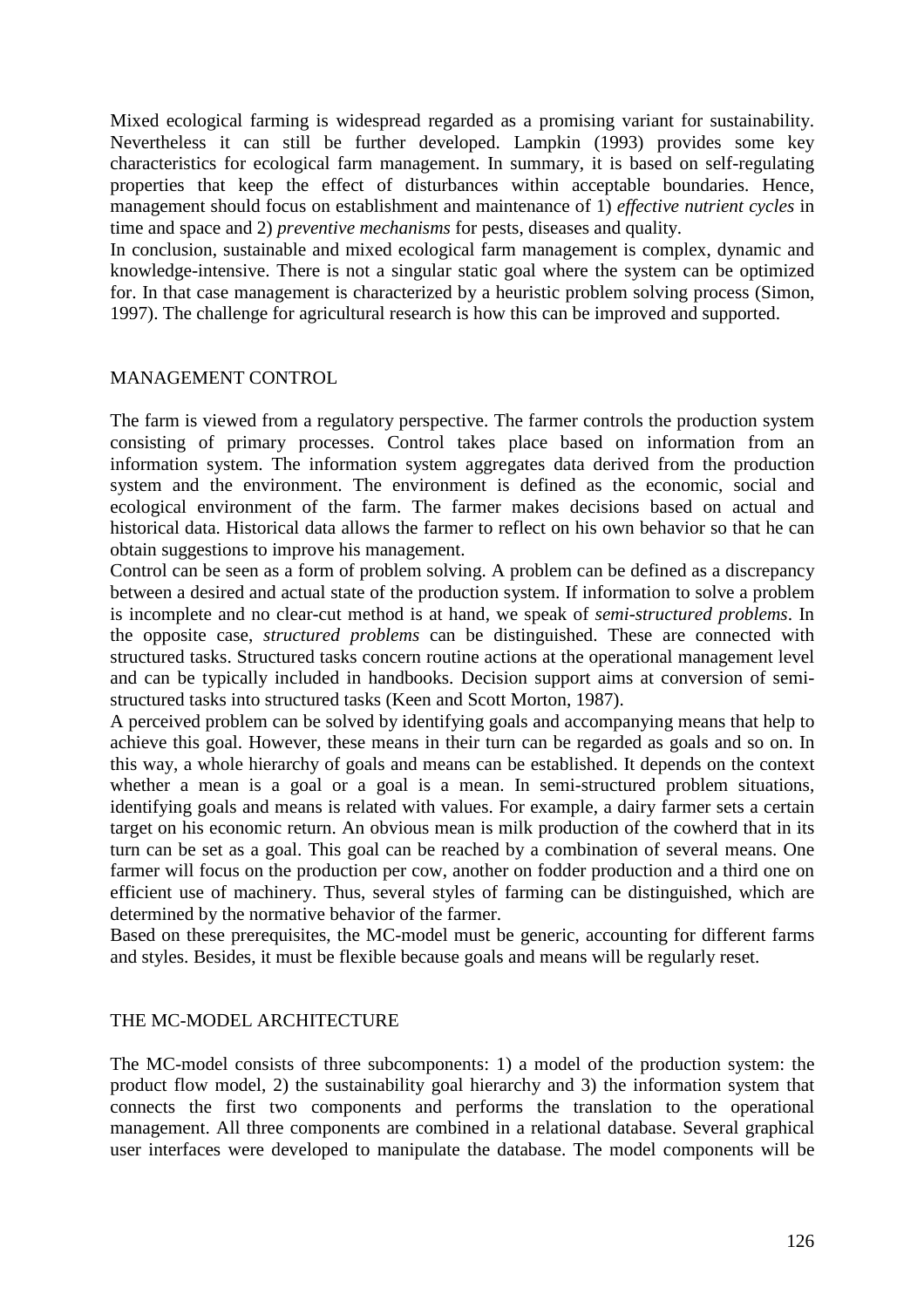described in the succeeding subsections, while the next section provides an illustrative example of how the model should be implemented.

# **The product flow model**

A product flow model of the production system was made for the mixed ecological farm. Fig. 1 gives a simplified, but illustrative example. The product flow model consists of *production* 



FIGURE 1. An illustrative example of a product flow model.

*units* between which physical products flow, such as feed and potatoes, but also by-products like manure and straw. *Internal resources* are distinguished as their (changing) states are important in relation with sustainability. The flows that are connected with internal resources are less concrete (e.g. nutrients are part of the soil or ground water), but way they are connected with managed production units that make them controllable. *External resources* are included to evaluate economic goals and material balances at the farm level. The product flow model also includes qualitative products, so-called *soft by-products*. 'Soft' indicates that the value of this product is much related with human perceptions. They are also connected with production units so that they become manageable. Various *properties* can be attached to flows. For example properties like *nitrogen content*, *dry matter content* or *smell* can be assigned to the flow manure.

The product flow model thus provides a network representation of the production system. Cyclic product flows are distinguished and inherently flows are preceded by other flows, linked by managed production units. This provides points of application for preventive management. These features link up with the ecological farming concept. Relevant resources are included, which provides points of application for managing sustainability variables.

## **The sustainability goal hierarchy**

Sustainability as such is too complex a goal to be directly applied in practice. It must be translated or decomposed into more concrete goals that can be linked up with entities that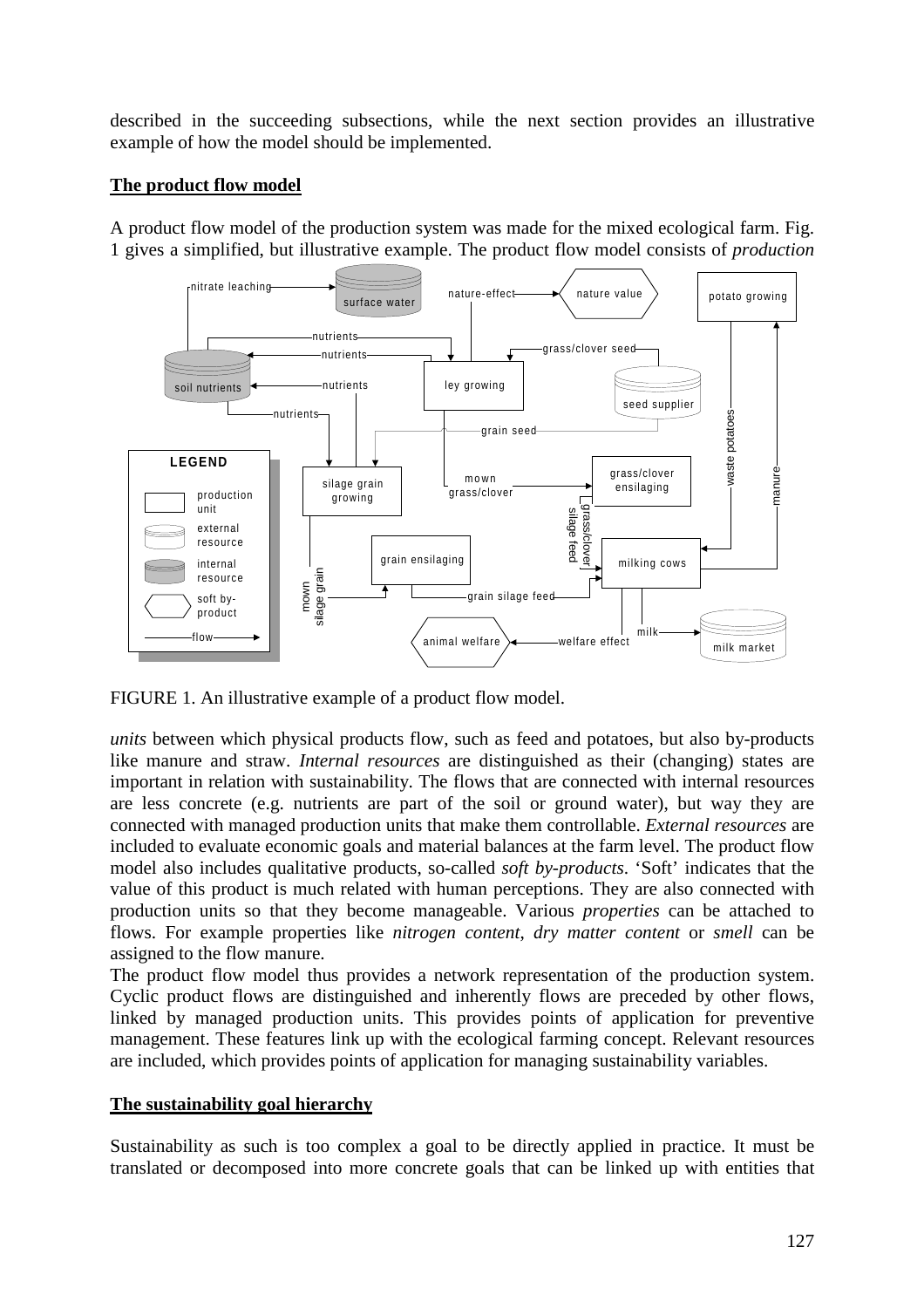have a meaning in practice and that can be monitored (Simon, 1997). In the context of this model, it means that a relation with the product flow model should be made. A hierarchy takes care of consistency and cohesion between goals. To obtain a well-balanced decomposition, a multifaceted-structured-entity (MSE) approach was applied (Rozenblit and Zeigler, 1986). In this approach a *root entity* is decomposed into one or more *aspects*; each aspect into one ore more *entities* and so on. The end leaves of the hierarchical tree always have to be entities. Additionally, *specialization entities* can be distinguished. For example an entity 'nutrients' could be specialized for 'nitrogen' and 'phosphorus'. The approach is applied to the mixed ecological farm and an illustrative part is shown in Fig. 2.

Each entity-node of the tree has several attributes. A text-attribute *definition* urges the farmer to be clear. A text-attribute *comments* leaves room for arguments why the farmer has chosen this goal and



FIGURE 2. A multi-faceted structured entity hierarchical tree starting with the goal entity 'sustainable farm'. The rectangular node icons represent an *entity*; the round ones an *aspect*

why he distinguishes the underlying aspects. The attribute *goal* has a text part that formulates the goal in words and an optional value part that quantifies the goal. If a goal cannot be quantified, it means that it still has to be further decomposed. Finally a value-attribute *weight* is attached to prioritize between sibling branches. Aspect-nodes only have the text-attributes *definition* and *comments*.

The graphical user interface is a Java-application, called *Sustainability Mapper*. It is connected with the shared database, which facilitates establishing a connection with the product flow model. In a dialog window product flows can be chosen from a list that should be connected with a goal, according to the farmer's judgement. These connections are further elaborated in the third component, the information system.

In conclusion, the goal hierarchy is a flexible model component that leaves much room for subjective perceptions, and gently guides a farmer into a direction that makes sustainability more explicit and quantifiable for his specific context.

### **The information system**

The established connections between a sustainability goal from the goal hierarchy and product flows from the product flow model must be further translated to the operational management. For that purpose a method was developed called *sustainability function deployment* (SFD). It has been taken from industry where it is called quality function deployment. The main vehicle for this method is an association matrix as presented in Fig. 3. The horizontal rows list *property goals* of a particular flow that are chosen as means (according to the farmer's judgement) for a goal somewhere higher in the hierarchy. The vertical columns list *operations* of the production unit of which the particular flow is an output. The numbers in the cells (1, 3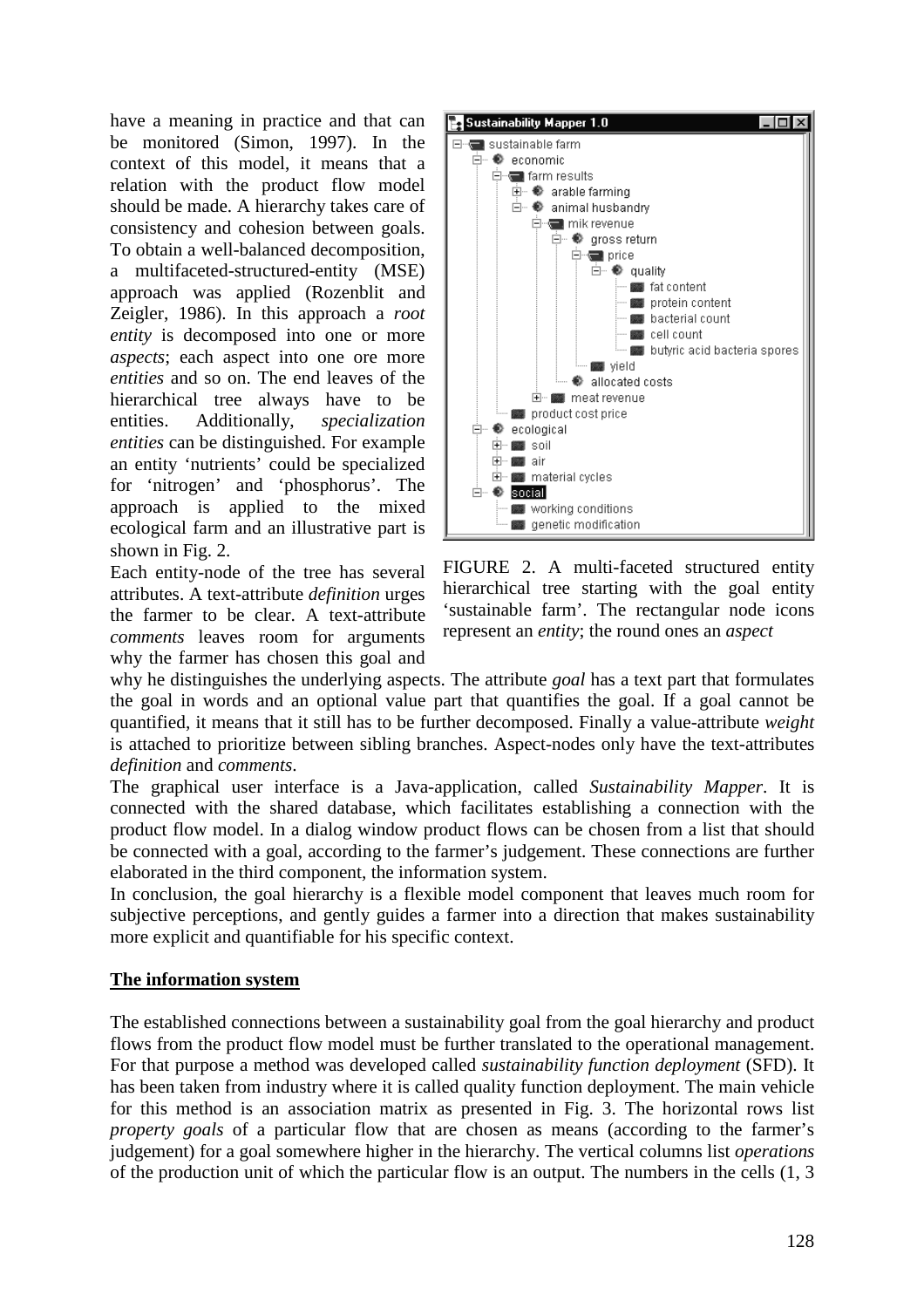or 9) indicate the relationship and its strength between an operation and a property goal of a flow. Again these are also assigned according to the farmer's judgement. An *importance factor* indicates the relative importance of a property. The accumulated multiplication of the importance and relationship factors results in a value that can be used to indicate the most critical operations.

The information in the sustainability function deployment matrix is translated into an *electronic handbook*. This handbook describes the actions that must be done in order to manage the property goals that serve one or more goals, higher up in the sustainability goal

|                                       | operations[ley growing] |               |              |        |         |        |         |
|---------------------------------------|-------------------------|---------------|--------------|--------|---------|--------|---------|
| property goals<br>[mown grass/clover] | importance factor       | seed purchase | soil tillage | sowing | growing | mowing | loading |
| sand content                          | 4                       |               | 3            |        | 3       | 9      | 9       |
| grass/clover ratio                    | 3                       |               |              | 9      | 3       |        |         |
| dry matter content                    | 5                       | 3             |              |        |         | 9      |         |
| structure value                       | $\mathbf{2}$            | 3             |              |        |         | 9      |         |
| <b>critical operations</b>            |                         | 21            | 12           | 27     | 21      | 99     | 36      |

FIGURE 3. An example of a sustainability function deployment matrix.

hierarchy. Two sections are distinguished. First a section for monitoring the property goals, containing standardized instructions (e.g. about when and how samples should be taken). Monitoring results are entered in the database, so that evaluation can take place. A second section describes preventive measures that act as means for achieving property goals. This results in procedures per operation that must be followed when they are carried out. Procedures can consist of several detailed instructions about how to carry out certain subtasks. Procedures and instructions must not be understood as inflexible structures; they may contain for example *if-then* rules.

### AN ILLUSTRATIVE EXAMPLE

This section describes a concrete example of the methodology that is also contained by Figs. 1, 2 and 3. Three steps must be taken in order to implement the model for a specific situation. Although these steps are described in a sequential order, it is actually an iterative procedure.

First, product flow modeling takes place by mapping the primary production process of a farm. Some formal rules guide this process, although modeling leaves room for creativity. It is important that the farmer recognizes his farm in the model.

Secondly the sustainability goal hierarchy is defined, using the Sustainability Mapper application. The higher level goals will be a result of the combination of a negotiation process with the environment and the farmer's personal values. Lower level goals are a result of logical translation to the particular farm system. Fig. 2 illustrates how the economic aspect is worked out. It is related with the entity *farm results* on which a certain goal can be set. Farm results depend on revenues in the arable and animal subsystem. *Milk revenue* has a *return* and *cost* aspect. The return will depend on *price* and *yield*. An aspect of the price is *quality*. Quality can be translated into several properties of milk. Now a stage is arrived at which quantitative goals can be set and related with the product flow model. For example *butyric acid bacteria spores* are related with the flow milk that goes from *milking cows* to the *milk market* (see Fig. 1). Practical knowledge learns that these spores are produced by butyric acid bacteria during the ensilaging process. These bacteria are mainly attached to sand particles. Butyric acid bacteria spores in the silage feed are taken up by the cows and excreted in the milk. Especially for cheese making, milk must not contain any butyric acid bacteria spores.